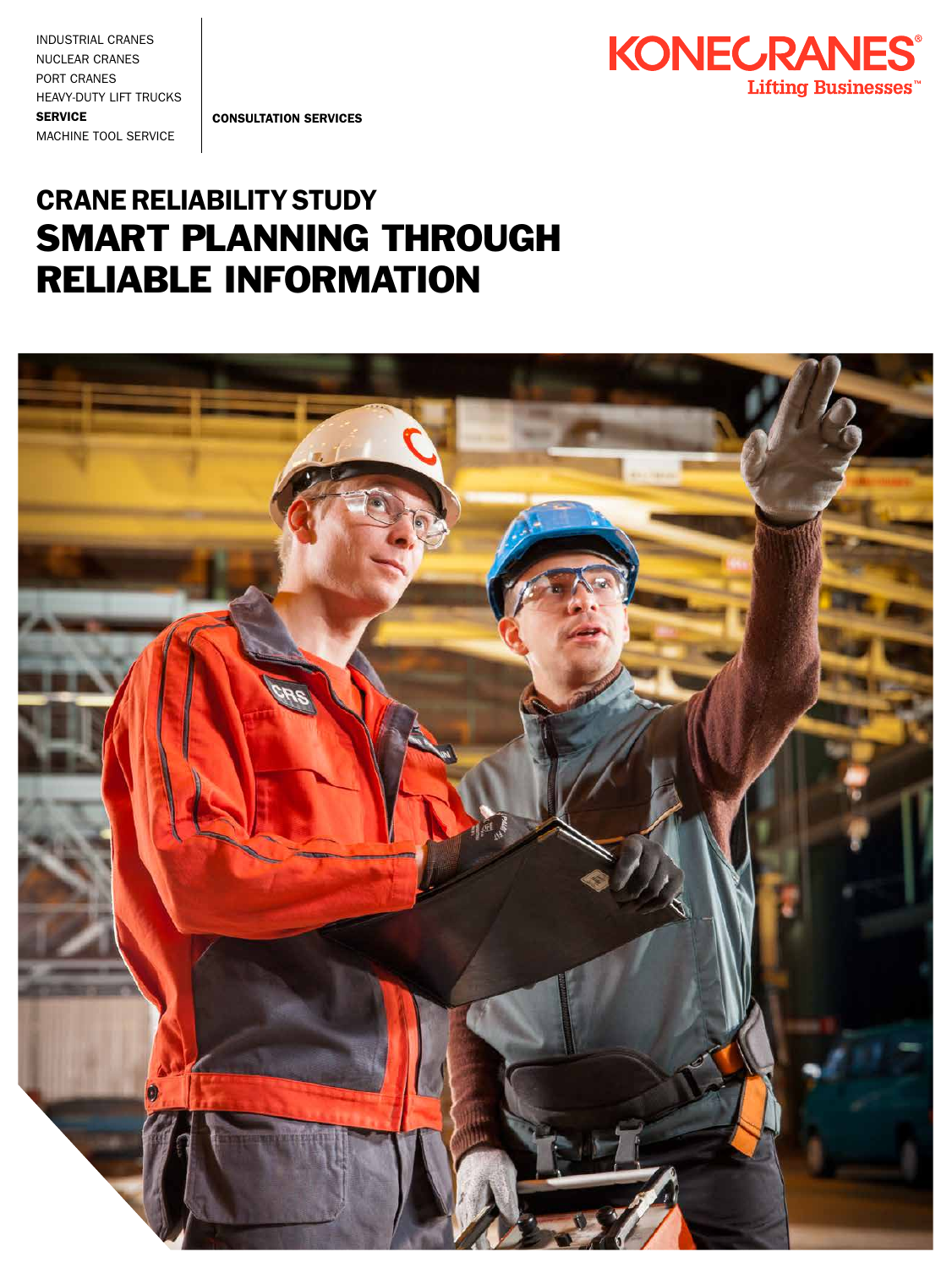## ARE YOUR CRANES FIT FOR THE FUTURE?

Rising maintenance costs. Challenges to meet current production needs. Safety concerns. These are problems you face every day as a crane owner in a changing operating environment.

Konecranes Crane Reliability Study (CRS) provides accurate information detailing the current condition and future needs of your crane. CRS guides your maintenance and modernization decisions. It provides information to increase the safety and productivity of your crane.



VISIT KONECRANES.COM/CRS AND LEARN MORE ON HOW CRANE RELIABILITY STUDY HELPS YOU LIFT YOUR BUSINESS.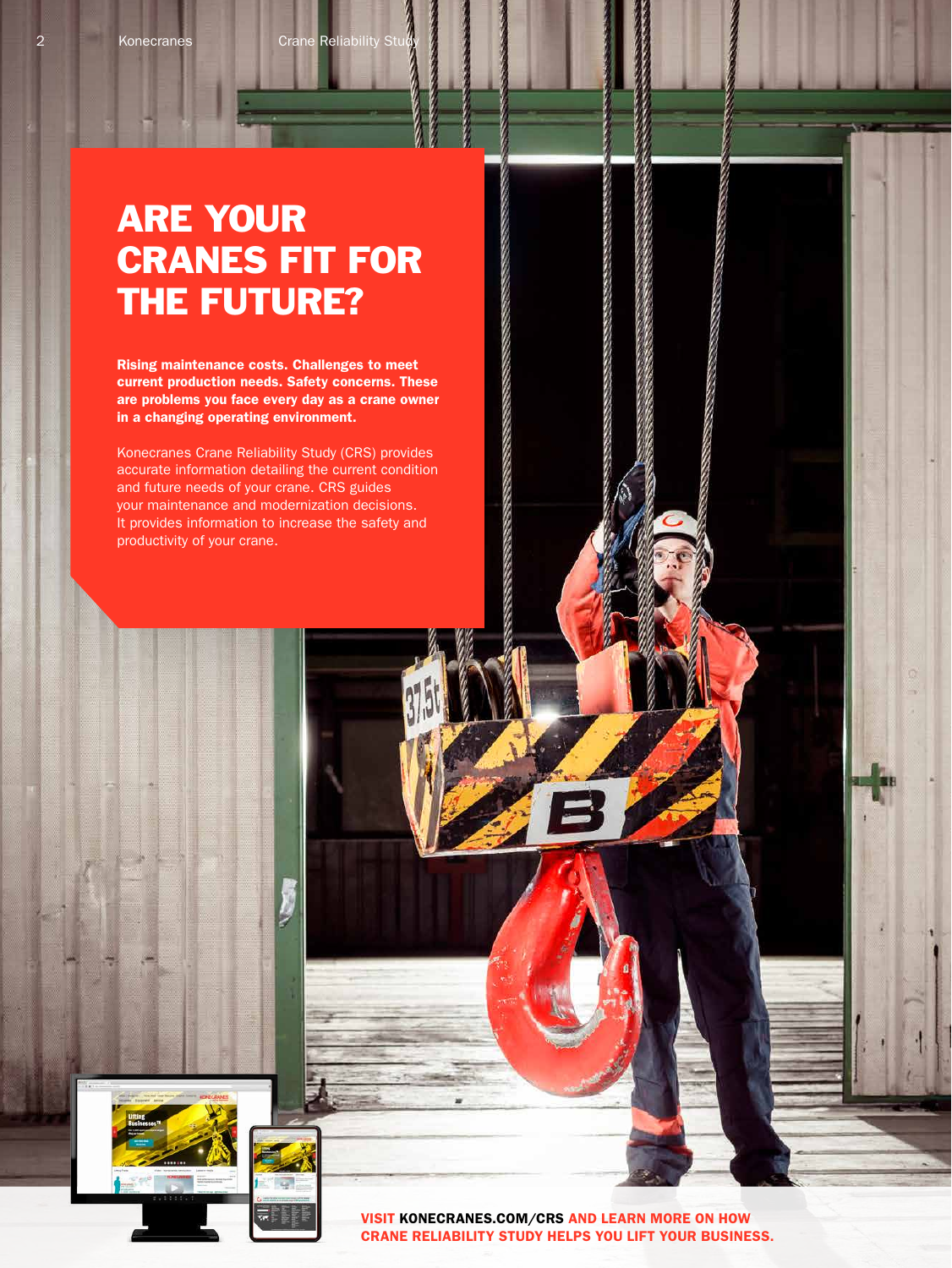# CRANE RELIABILITY STUDY DELIVERS THE ANSWERS

Crane Reliability Study is an engineering assessment that studies the current condition of your crane and provides a theoretical estimate of its remaining design life. The study results in a comprehensive report and expert consultation with a plan for current and future use of your lifting equipment. You get a valuable tool when dealing with an aging crane fleet, changes in production, safety issues, and other possible concerns.

#### CONFIDENCE AND SAVINGS WITH CRS

- Recommendations for safety and productivity
- Assess whether your equipment fits your production needs
- Accurate information on the service life of your cranes and their components
- Help on planning long-term investments
- Guidance on making decisions that improve the reliability of operations

#### A THOROUGH PROCESS WITH TANGIBLE BENEFITS



INFORMATION GATHERING AND OBSERVATION A team of trained Konecranes specialists observes the production and the operating environment of the crane.



DETAILED INSPECTION The overall condition of crane structures and components is evaluated in detail with focus on safety, productivity, reliability, usability and remaining design life.



INTERVIEWS AND DOCUMENTATION Operators and maintenance personnel are interviewed and all pertinent documentation is reviewed.



EXPERT REPORT AND CONSULTATION The team provides a detailed report and further consultation with advice on maintenance, modernizations, and future investments.